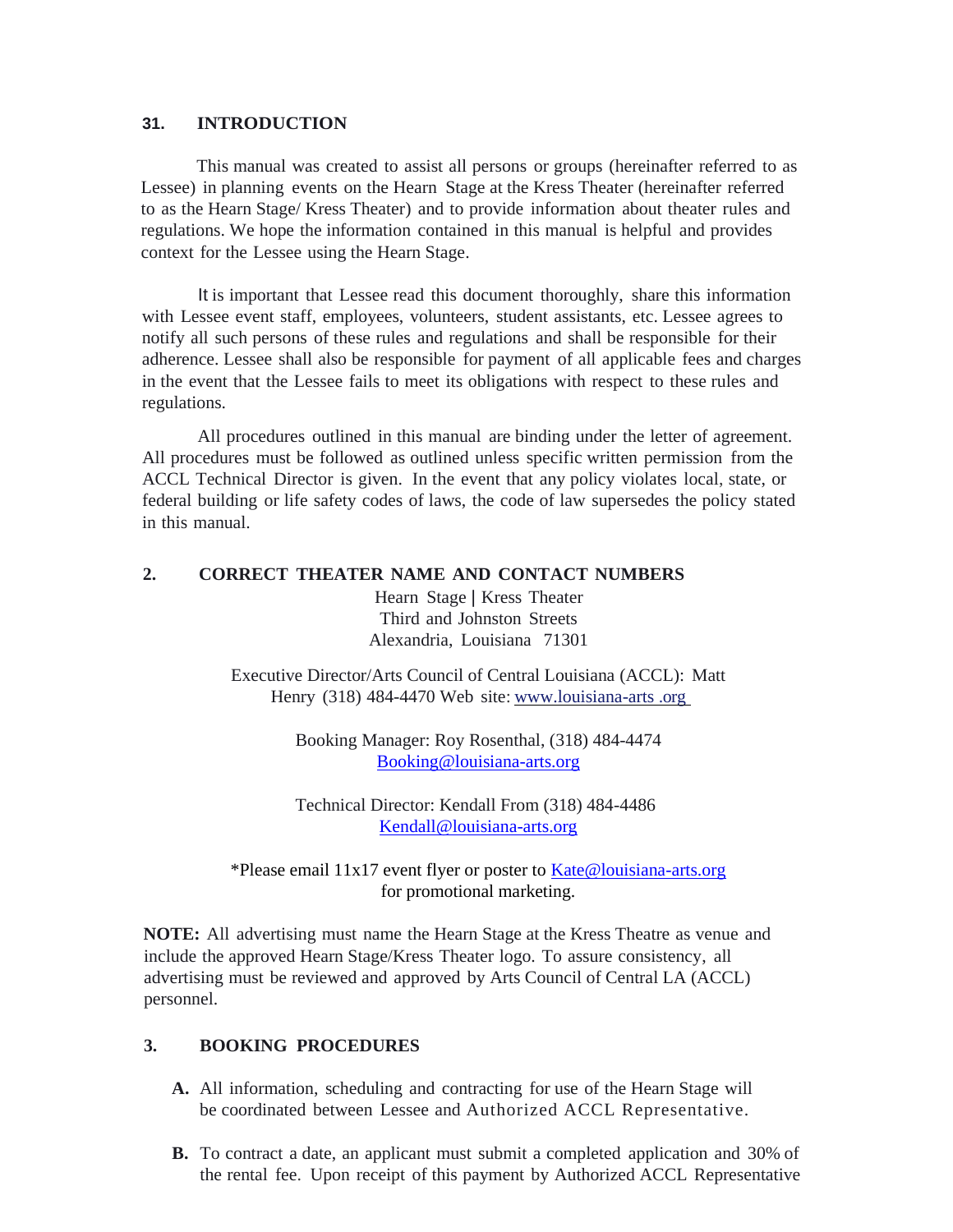and the execution of a letter of agreement, the applicant becomes a Lessee, and the date becomes a contracted date.

- **C**. An applicant must provide the Authorized ACCL Representative proof of the required general liability insurance policy certificate of insurance for no less than \$1,000,000/\$2,000,000 naming the Hearn Theater as the certificate holder and the Arts Council of Central Louisiana as additionally insured. In any case where alcohol will be provided, the Rapides Foundation must also be listed as additionally insured. This policy must be submitted at least 45 days in advance of the contracted date or in the case of bookings within a 45-day performance, it is due at signing.
- **D.** A refundable damage deposit of \$300.00 is required before moving into the space. This damage deposit must be paid by the first business day before entering the building. Use of the concession area requires an additional **\$200.00** deposit. Any costs for damages, including special cleaning or fines for breaking house rules will be deducted from this deposit. Cost incurred in excess of deposit will be billed to the Lessee
- E. Deductions will be made from the damage deposit in the event of damage to the Hearn Stage equipment or facilities. Failure to leave the space in its original condition will result in a **\$50.00** an hour fee, not including materials, to return the space to its original condition. Material fees to repair or replace broken equipment will be set at current retail value. The decision to either repair or replace equipment will be at the sole discretion of the Hearn Stage. Deductions made to replace equipment will not be prorated and will be taken at full replacement price. Disputes over security deductions must be made in writing within 48 hours of notice of deduction.
- **F.** Lessee's must remit balance of rental fee prior to scheduled event. Non-profit Lessee's must remit balance of the rental fee no later than 72 hours after the end of the contracted rental period. A late fee of \$25.00 per day will be assessed for every day that payment is overdue.
- G. All damage deposits will be returned within 15 days of the end of the rental period.
- **H.** In case of cancellation by Lessee, it shall be the responsibility of the Lessee to make reasonable public announcement at Lessee's own expense concerning cancellation. This must be done as soon as possible following cancellation. If Lessee cancels a letter of agreement, Arts Council of Central Louisiana (ACCL) may grant a Lessee's request to transfer any rental fee and damage deposit that the Lessee has already paid to a new contracted date. The new contracted date must fall within one calendar year of the cancelled date.
- I. Lessee shall be responsible for any and all damages to Hearn Stage/ Kress Theatre premises caused by Lessee's staff, student assistants, patrons, guests and artists whether accidental or otherwise. Lessee agrees to leave Hearn Stage/Kress Theater premises in the same condition as existed on the date the Lessee took possession.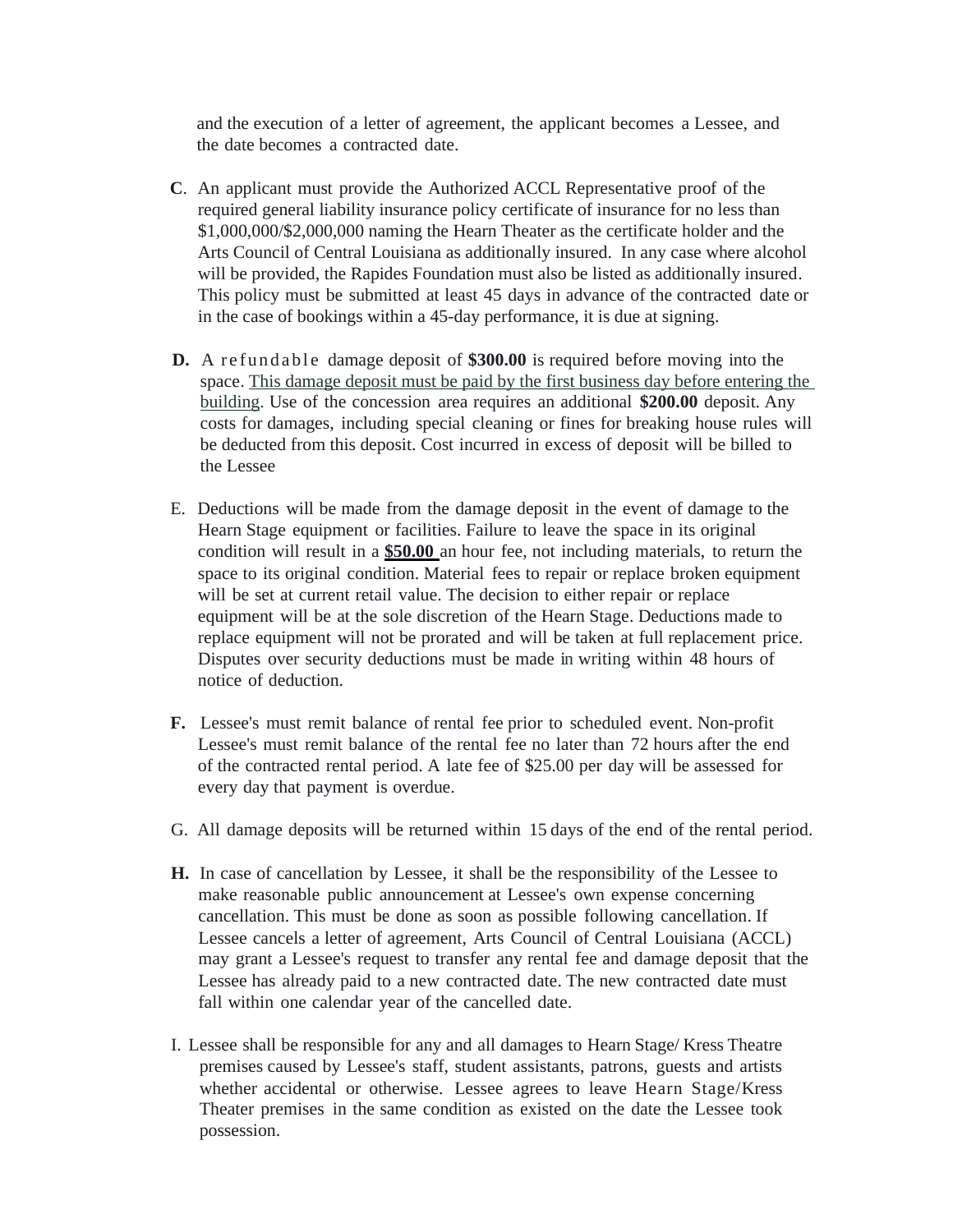## **4. MARKETING**

- **A.** Lessee may not imply in any way that the Arts Council of Central Louisiana is sponsoring or co-sponsoring an event, unless such sponsorship or co-sponsorship has been arranged in writing in advance and publicity materials have been approved by the Arts Council of Central Louisiana.
- **B.** The Arts Council of Central Louisiana may distribute to the audience any announcements and literature concerning future events to be hosted by the Arts Council of Central Louisiana, whether such attractions are under the auspices of the Lessee or not.
- C. The sale of merchandise of any kind is subject to the approval of the Facility Director. A 20% merchandise fee will be accessed for items sold at for-profit events. The payment of all applicable taxes shall be the responsibility of the Lessee. Lessee shall supply its own sellers.
- **D.** Should the event contain any material that may be viewed by any segment of the community as being morally objectionable, Arts Council of Central Louisiana recommends that the Lessee include a phrase on all marketing that alerts the potential buyer to the maturity of the theme or actions.

# **5. TECHNICAL**

- **A.** All scheduling of technical support crews and event technical details will be coordinated with Lessee and the ACCL Technical Director. The following rules will apply to all Lessees:
	- Lessee agrees to furnish the Hearn Stage/Kress Theater with <sup>a</sup> copy of all contracts and technical riders between Lessee and the artist(s) that is/are performing. Portions about financial arrangements may be deleted.
	- Information regarding available equipment may be obtained from the Technical Director. Lessee is responsible for determining its need for any additional equipment and to secure that equipment on its own.
	- Work periods will fall between the hours of 8:00 a.m. and 12:00 a.m. All load-in, rehearsal, technical and performance days in the Hearn Stage/Kress Theater cannot exceed eight (8) work hours per day. Any days that exceed eight (8) work hours, resulting in any overtime expense for Hearn Stage/Kress Theater staff, will be the responsibility of the Lessee. Lessee will not be charged for the supervisory services provided by the Hearn Stage/Kress Theater unless an overtime expense occurs.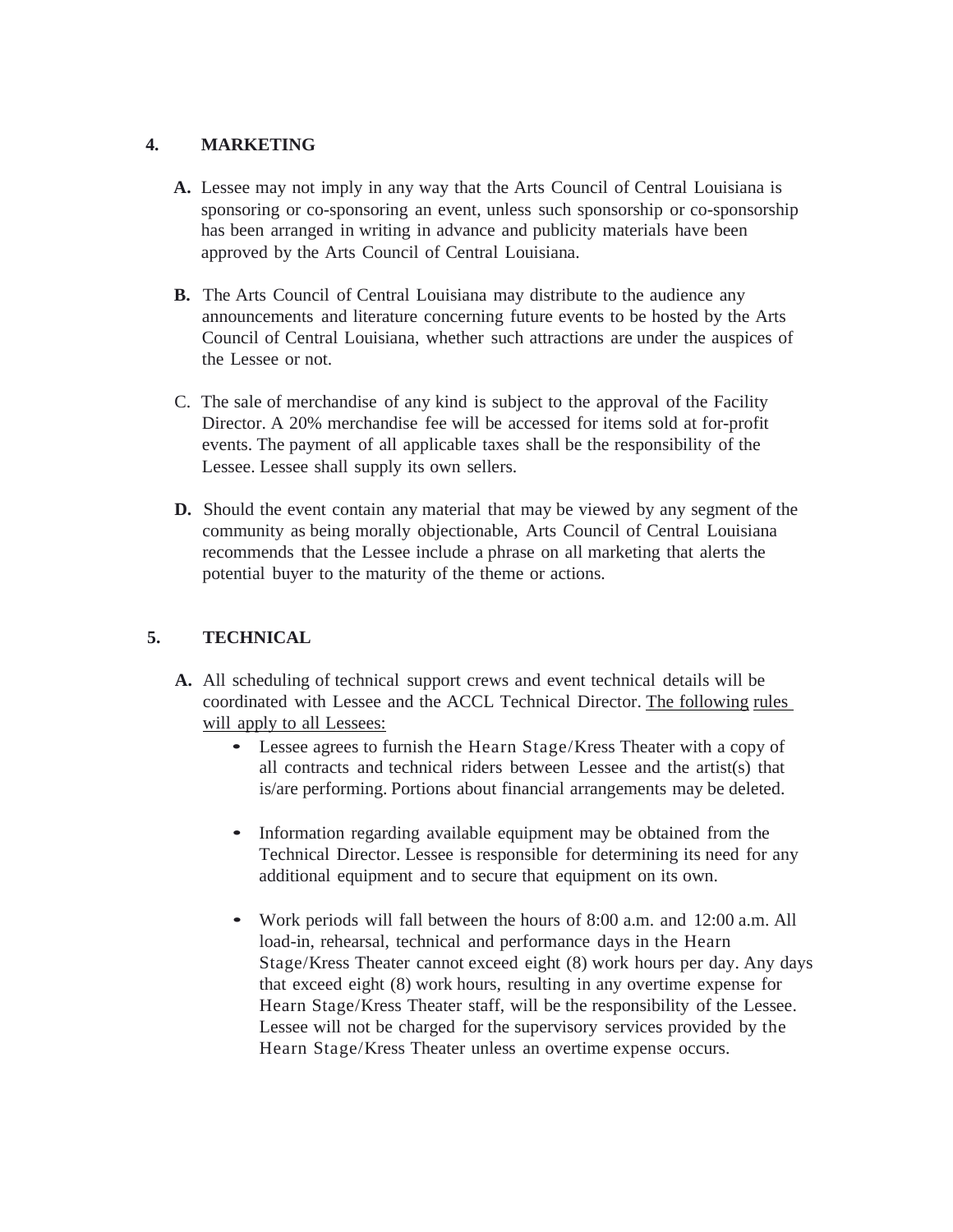- Due to safety and security concerns, Lessee will not be granted access to the building without a Hearn Stage/Kress Theater professional staff person always present (unless prior approval is obtained from the Technical Director). Hearn Stage/Kress Theater personnel will have the right to enter any part of the building at any time, as long as entry is not disruptive to Lessee's event.
- Performers, employees, contractors, and agents of the Lessee may enter only through the designated door. A written record of who enters and leaves must be kept. (See item 6-B)
- All technical personnel must be certified by the Technical Director before using any Hearn Stage/Kress Theater equipment.
- The riser system must be restored to its standard configuration (as defined by the Technical Director) at the end of every event, unless otherwise approved by the Technical Director.
- Lessee agrees to cooperate with the Technical Director to comply with all safety and security measures adopted by ACCL, and properly care for and respect the equipment and the theater itself.

# 6. STAFFING REQUIREMENTS

- A. The Lessee must provide an organizational contact person listed on the Kress Theater application. This representative, who must be present any time Lessee occupies the space, will then be the sole person authorized to resolve problems and conflicts or to negotiate any changes with the staff of the Arts Council of Central Louisiana.
- B. Lessee must also provide a door monitor who will be responsible for keeping a written record of each person entering and leaving the building through the designated door.
- C. All groups with children participating will have at least on adult per ten (10) children, including teens, at all times. Non-compliance with this rule will result in a fine and/or immediate removal from the building.
- D. Law enforcement/security officers may be required at the discretion of the Authorized Hearn Stage/ Kress Theater Representative.

# 7. LOAD-IN *I* LOAD-OUT

A. Lessee shall coordinate all load-in and load-out details for the event with the Technical Director.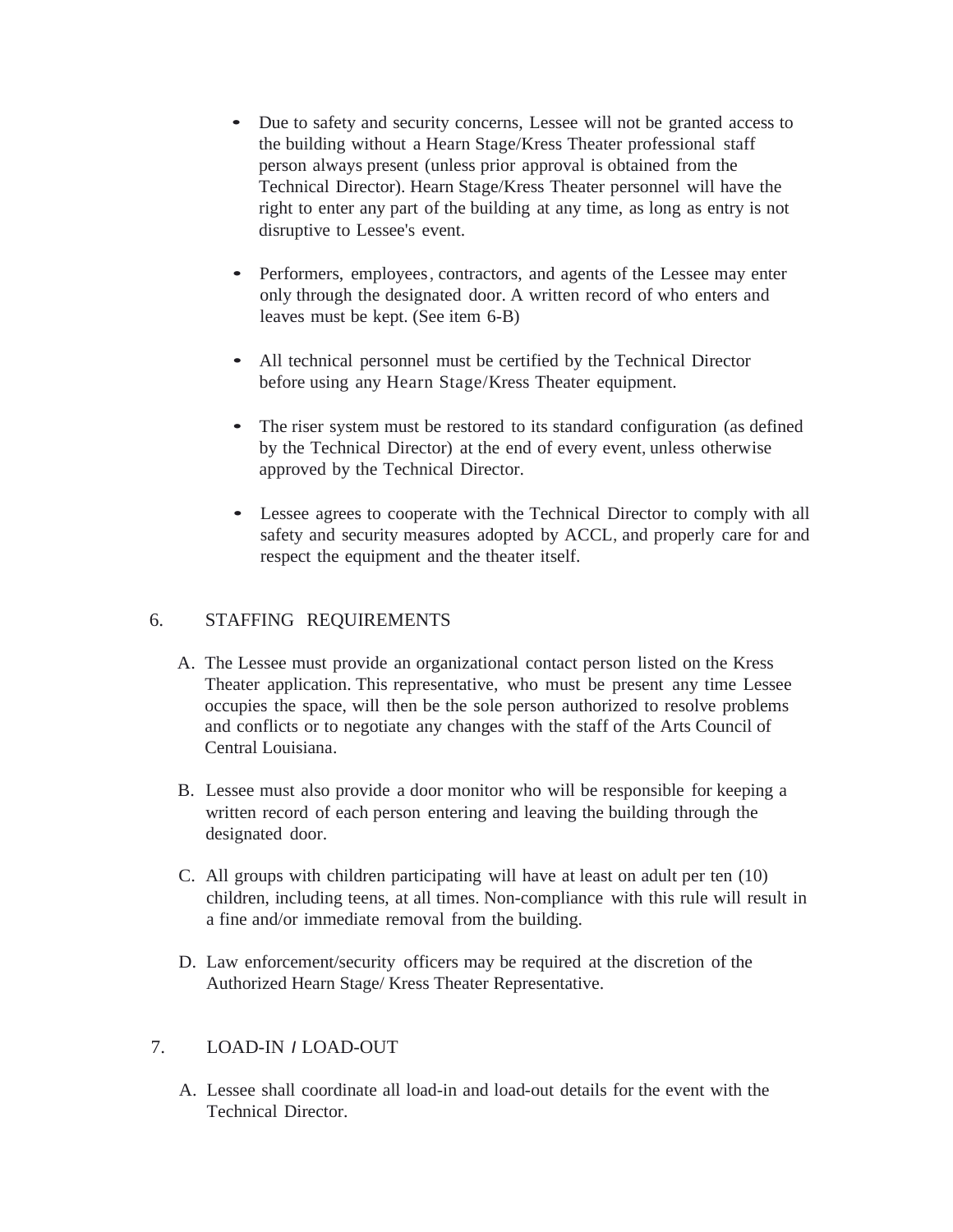- **B.** Prior to initial load-in, a walkthrough inspection by organizational contact person and the Technical Director may be required. Any damage Lessee notices to the facility should be noted on walk-through check list at this time. At load-out, a post-production walkthrough would be conducted to assess any possible damage to the facility.
- C. All labor requirements for load-in, load-out, set-up of stage and display areas shall be the responsibility of the Lessee.
- **D.** Neither the Hearn Stage/Kress Theater nor the ACCL will accept freight or goods shipped for the Lessee, its contractors, agents, or sub-contractors. The Hearn Stage/Kress Theater has limited storage space and we make no guarantee that space will be available to receive materials arriving early. Crates may be stored only in areas the Technical Director has approved.
- E. All load-in and load-out activities must be conducted through the freight door. The main lobby and side doors shall **not** be used for load-in or load-out. Lessee may not have exclusive use of all load-in areas.
- **F.** General cleaning is included with rental fee. Stage, scenery, props, costumes, programs, and any other materials related to the event or belonging to the Lessee that are not removed at the end of the rental period may be disposed of by Kress Theater personnel. Lessee shall be responsible for the cost incurred for the removal, clean-up, and disposal of any such objects. The Hearn Stage, ACCL, nor its employees will be held liable for damaged or lost equipment and materials left in the facility after the rental period.

### **8. SMOKING AND TOBACCO POLICY**

- A. City of Alexandria Ordinance 148-2011 sec. 1003-X prohibits smoking in all theaters.
- B. City of Alexandria Ordinance 148-2011 sec. 1005-A prohibits smoking within 25 feet of outside entrances and operable windows of enclosed areas where smoking is prohibited, so as to prevent tobacco smoke from entering those areas.

### **9. CONCEALED HANDGUNS**

A. Firearms and other weapons are forbidden in the facility. Individuals who fail to comply with this prohibition or otherwise violate penal laws with respect to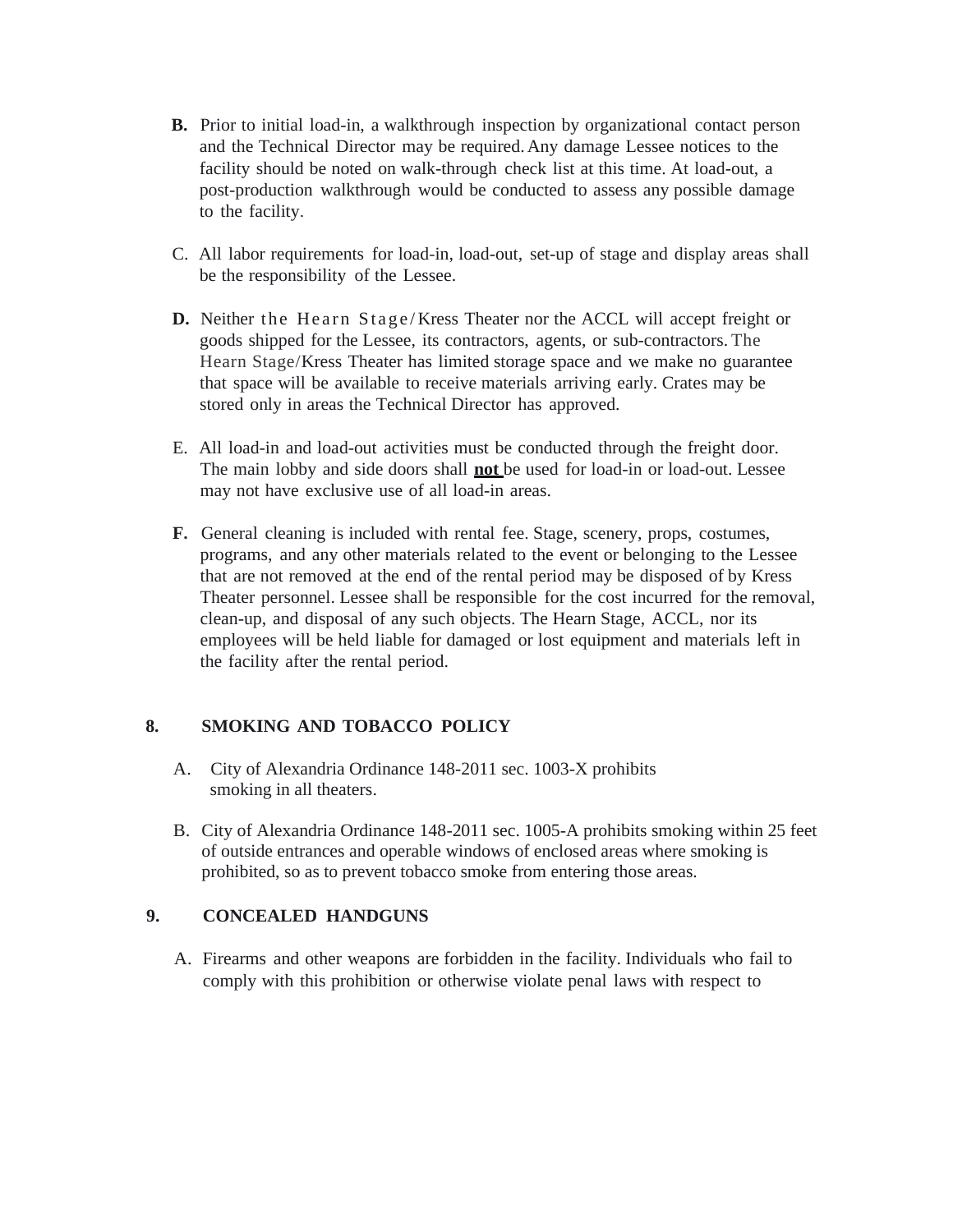carrying a handgun or other weapon are subject to immediate arrest and prosecution.

B. The prohibition applies to all persons, including holders of concealed handgun permits, but does not apply to licensed law enforcement officers.

#### 10. CONTROLLED SUBSTANCES

- A. Illegal substances are always prohibited from any part of the Hearn Stage/Kress Theater by Lessee staff or audience members. This also holds true for stage use during rehearsal and production.
- B. Individuals obviously under the influence of alcohol or mind-altering drugs are not allowed in the facility and are subject to being removed from the building.

#### 11. FIRE REGULATIONS

- A. All sets, costumes, props, flash pots, laser lighting equipment, smoke, strobes, and any other effects involving fluids and gasses must conform to all applicable fire and safety codes.
- B. Flammable decorations and explosive or flammable fluids, gasses and compounds are prohibited in the theater.
- C. Fire detection, suppression systems, HVAC vents, lighting fixtures and controls shall not be covered or obstructed at any time for any reason. No locks or chains will be placed on any door of the theater. Under no circumstances should any exterior door be propped open (unless continually attended by Lessee) or any automatic closing device or panic hardware be removed from any door of the facility.
- D. No lighting instrument may be positioned in such a way that the body of the instrument is within 18" of any sprinkler head.

#### 12. PREVENTION OF FACILITY DAMAGE AND DISFIGURATION

- A. Bottled water only is permitted in the dressing rooms.
- B. Furniture is to be utilized only as designed. Upholstered chairs should be used only for theater seating.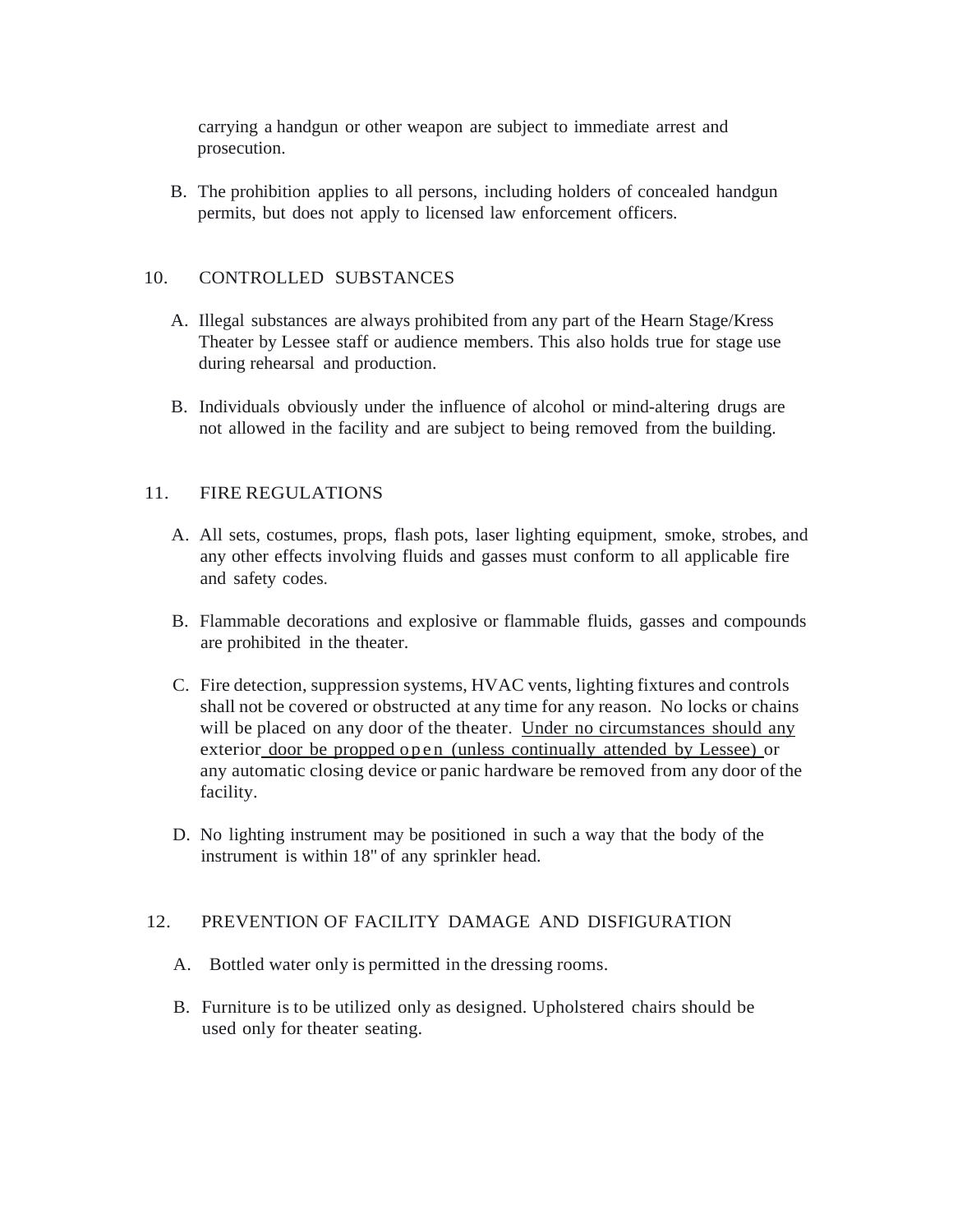- C. If Lessee requires admittance to facility before or after contracted time, a \$35.00 cash only call-out fee will be charged. Payment must be remitted at time of call-out.
- D. All painting and construction of scenery, props, etc., must be confined to the scene shop area.
- E. No signs may be attached to any facility surface, furnishings, or equipment without the Technical Director's prior written consent. No adhesive of any kind will be permitted to be affixed to any permanent structure or feature of the facility. No adhesive-backed stickers or decals shall be distributed to event patrons inside or outside the facility.
- F. At no time shall Lessee use electrical, lighting conduits, lighting fixtures, utility pipes or sprinkler systems as supports or as a source for attachments.
- G. For any area where soil, humus, or other landscaping type materials or pens containing live animals are being used a protective coating must be used on the floor such as visqueen plastic or a similar strength material.
- H. Lessee will not bring, keep, or allow any animals in the Kress Theater. The only exception to this rule is animals used to assist persons with disabilities. Animals used in a performance must be approved in advance by the Technical Director and may be brought onto the Hearn Stage only during actual rehearsal or performances. While not on-stage animals must be kept in the backstage area, preferably out of doors.
- I. Holes may be drilled in stage floor only with written permission of the Technical Director. No holes may be drilled or punched in any other facility surface, furnishing or equipment without prior written approval by the Technical Director. This includes the use of pushpins, thumbtacks and/or staples.
- J. The Lessee is responsible for the conduct of all persons admitted to the premises or any portion thereof.

### 13. FOOD AND BEVERAGE

- A. Please consult the Chapter 4 of the City of Alexandria's Code of Ordinances for information regarding serving alcoholic beverages. An online copy of the ordinance may be found here: http://www.municode.com/resources/gateway.asp?pid= 11767 &sid  $=18$
- B. ACCL must be notified of the distribution of alcoholic beverages. If alcoholic beverages are to be served, Lessee is responsible for checking of ID's.
- C. All trash containers used in the concessions and/or lobby areas must be bagged and tied nightly.